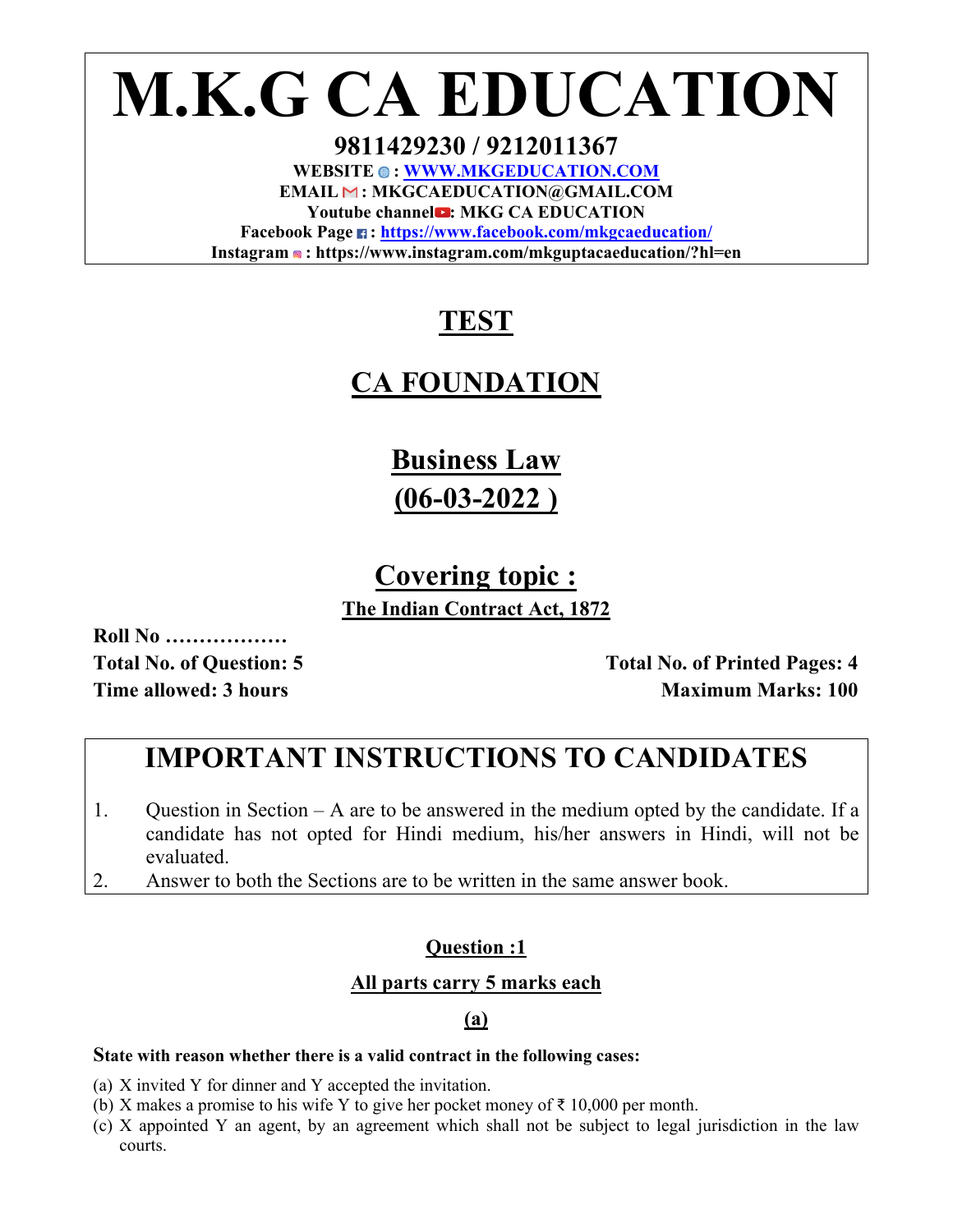## **(b)**

#### **State with reason whether the following constitute a valid offer to sell.**

- (a) An advertisement in a newspaper that a sale of office furniture by auction will be held at 2 P.M. On  $9<sup>th</sup>$ August, 2018 at Pragati Maidan, Stall no. 420, New Delhi.
- (b) The display of articles with a price in a shop having "self service" system.

## **(c)**

How the damages can be calculated on the breach of contract?

## **(d)**

"When a party to a contract has refused to perform, or disabled himself from performing his promise in its entirety, the promisee may put an end to the contract". Explain.

## **Question :2**

#### **All parts carry 5 marks each**

#### **(a)**

D, a minor, borrowed a sum from M by executing a mortgage of his property in favour of M. Can M recover the sum advanced to D in the following cases?

Case (a) If lending of money was not for the necessaries.

Case (b) If lending of money was for meeting the cost of education.

Case (c) If lending of money was for buying eleven fancy coats for minor's own use

Case (d) If D, a minor, borrowed by misrepresenting himself to be of 19 years.

#### **(b)**

X, by a registered deed gifted certain property to Y, his daughter with a direction that she should pay ₹10,000 per month to Z, her uncle (father's brother). On the same day the daughter entered into an agreement with her uncle to pay ₹ 10,000 per month. Later she refused to pay on the ground that she did not receive any consideration from her uncle. Advise her.

#### **(c)**

Explain the rules under the Indian Contract Act, 1872 as regards to time and place for the performance of the promise?

## **(d)**

Explain the meaning of 'Quasi-Contracts'. State the circumstances which are identified as quasi contracts by the Indian Contract Act,1872 in brief.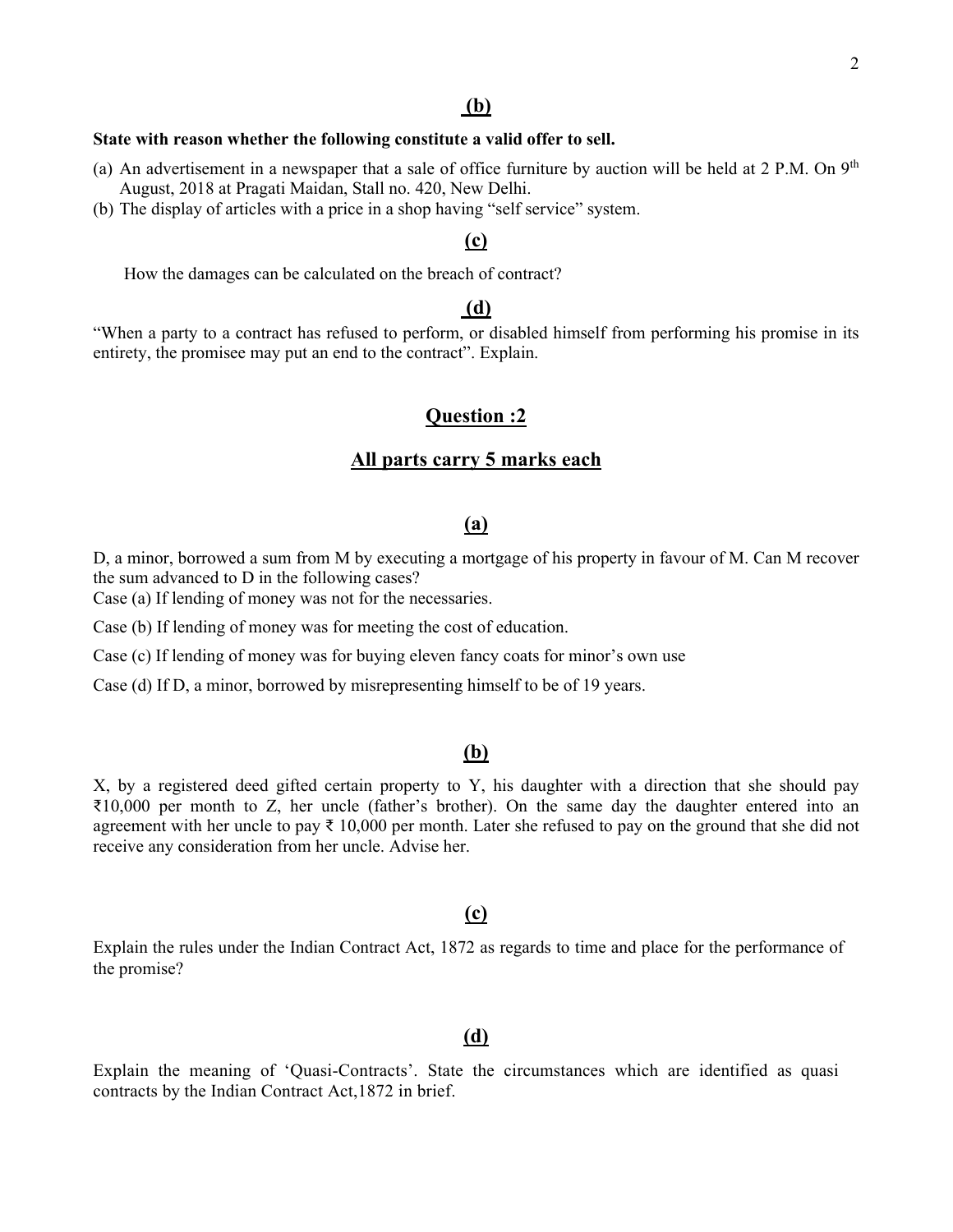## **Question :3**

## **All parts carry 5 marks each**

## **(a)**

'X' applies to a banker for a loan at a time where there is stringency in the money market. The banker declines to make the loan except at an unusually high rate of interest. X accepts the loan on these terms. Whether the contract is induced by undue influence? Decide.

## **(b)**

#### **State with reason whether the following agreements are valid or void:**

- (i) X borrowed  $\bar{\tau}$  1,00,000 from Y and agreed not to raise any objection as to the limitation and that Y may recover the amount even after the expiry of limitation of period.
- (ii) X promised to pay  $\bar{\tau}$  10,000 to Y when he agreed to publish a libel (i.e. defamatory article against someone).

#### **(c)**

Whether a minor may be admitted in the business of a partnership firm? Explain the rights of a minor in the partnership firm.

#### **(d)**

What do you understand by "coercion" and "undue influence" under the provisions of the Indian Contract Act, 1872? What are the differences between them?

# **Question :4**

## **All parts carry 5 marks each**

#### **(a)**

A enters into a contract with B to build a house for C. A builds the house according to specifications. B tenders payment. A refuses to accept the money, claiming that it is insufficient because the job was more difficult than he had anticipated. What effect has the tender on B's obligation?

#### **(b)**

#### **State with reason whether the following agreements are valid or void:**

- (i) An agreement between two or more persons to refer to arbitration any dispute which has already arisen or may arise in future.
- (ii) A clause in life insurance policy was that "no suit to recover under the policy shall be brought after one year from the date of death of assured." X died and his legal representatives filed a suit to recover the assured sum after two and half years.